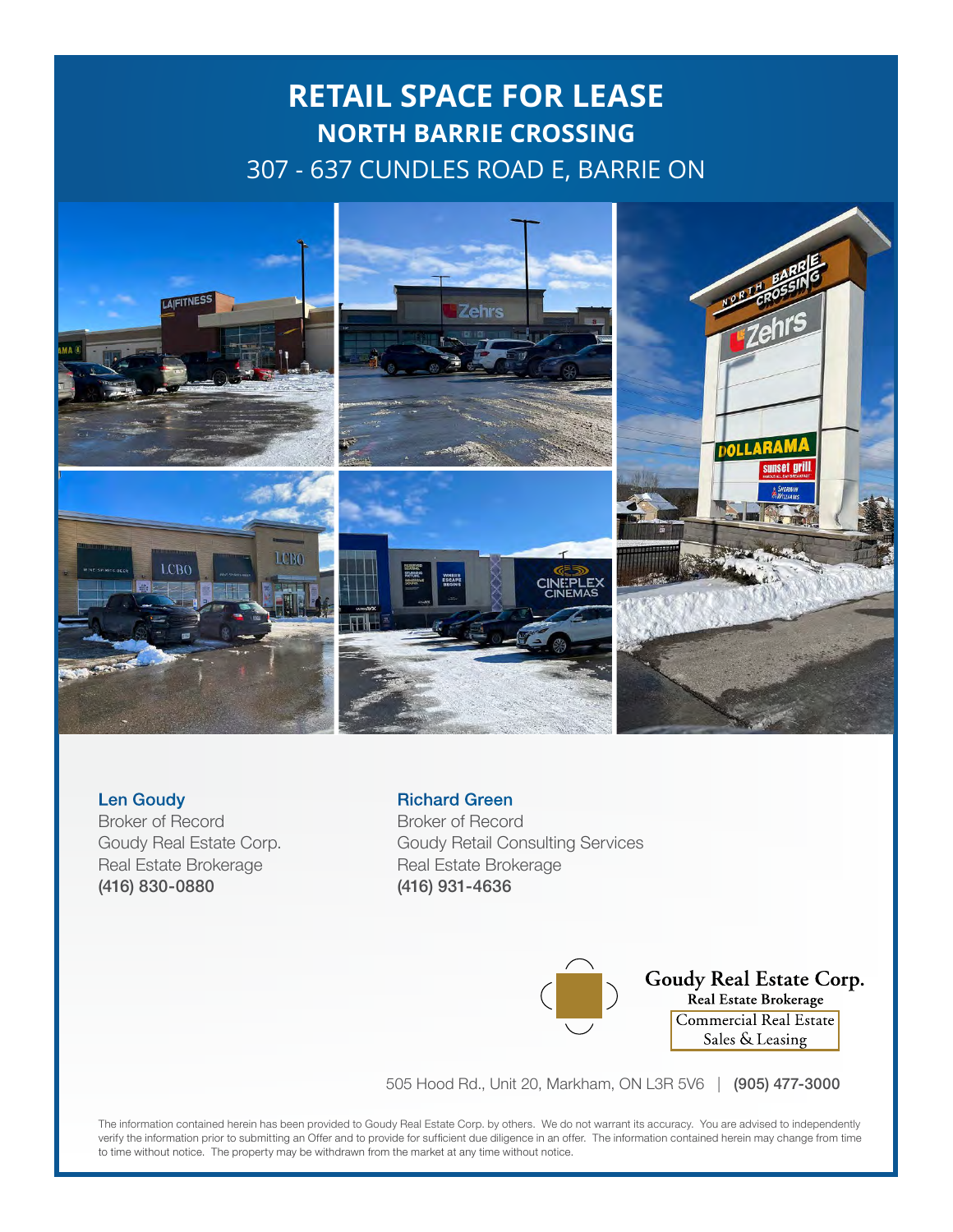### **AVAILABLE UNITS & DETAILS** 307 - 637 CUNDLES ROAD E, BARRIE ON



#### **DETAILS:**

North Barrie Crossing has excellent visibility on HWY 400 and with wrap around frontage and access on Cundles Road it is a popular destination for families, industry workers, and surrounding residents having close proximity to Georgian College and Royal Victoria Hospital, many medical practices industrial buildings, medical offices, business office, and a large residential population in the immediate vicinity.

The shopping centre is anchored by Zehrs Food Store, Cineplex, LCBO, Dollarama, LA Fitness, Shoppers Drug Mart, McDonald's, TD Bank and others.

| <b>AVAILABLE UNITS</b> |  |
|------------------------|--|
|                        |  |

UNIT D1.2 19,204 SF

UNIT M3 3,060 SF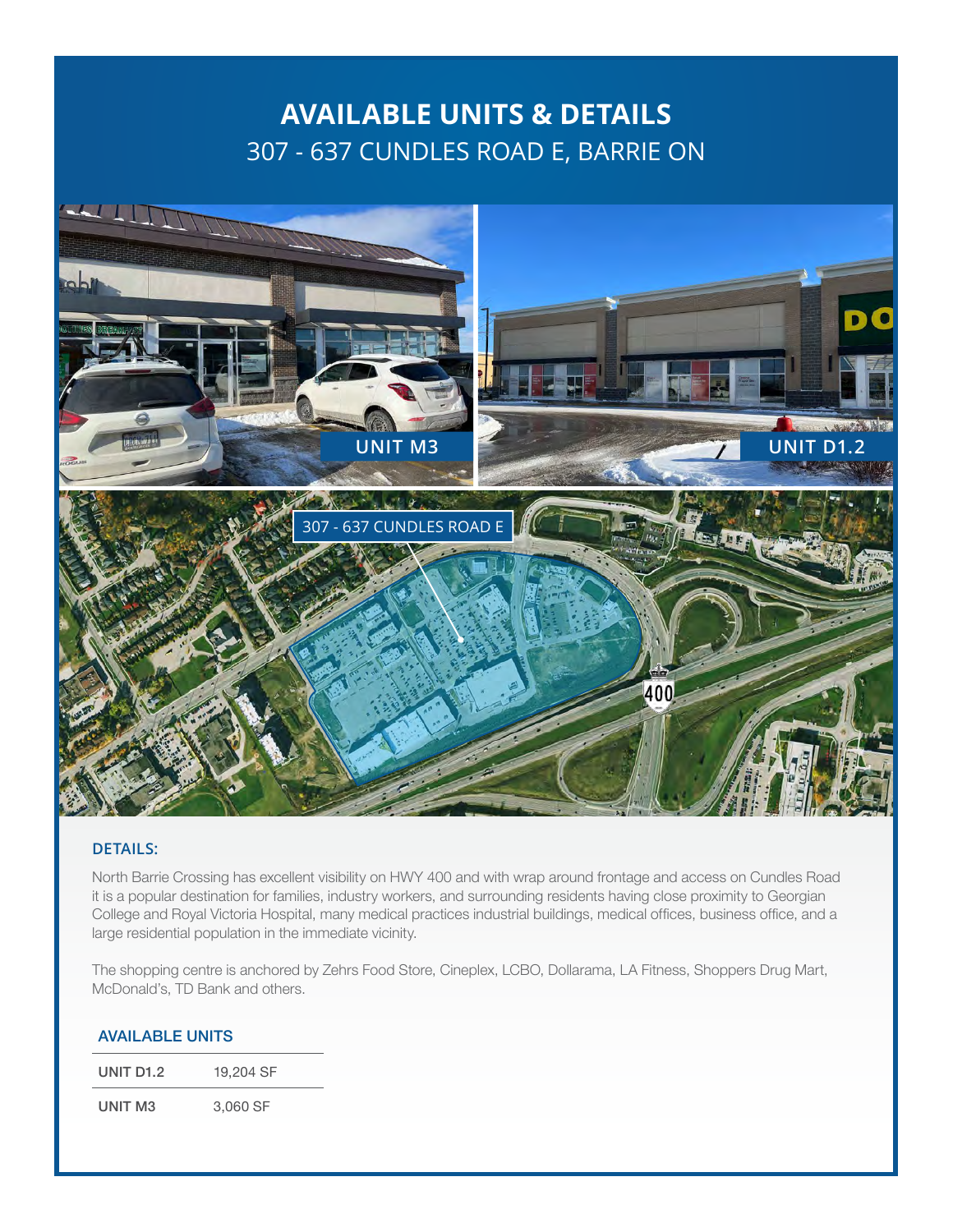## **SITE PLAN** 307 - 637 CUNDLES ROAD E, BARRIE ON



| <b>TENANT</b>                    |           |                                  |           |
|----------------------------------|-----------|----------------------------------|-----------|
| C-Cineplex                       | 31,255 SF | M <sub>2</sub> A - Freshii       | 1,033 SF  |
| $D - I$ A Fitness                | 37,000 SF | HO3 - Nails for You              | 1,101 SF  |
| F - Boston Pizza                 | 6.311 SF  | 103 - Butter Chicken Roti        | 1,514 SF  |
| I - TD Bank                      | 4,355 SF  | M <sub>3</sub> - Available       | 3,060 SF  |
| N - Montana's                    | 4,203 SF  | H04 - Sports Clips               | 1,270 SF  |
| R - McDonald's                   | 4,314 SF  | 104 - Chung Chun Korean Rice Dog | 1,326 SF  |
| T - Tim Hortons                  | 2,685 SF  | H05 - BarBurrito                 | 1,210 SF  |
| G01 - State & Main Kitchen & Bar | 4,945 SF  | 105 - Dr M Rahimi Dentistry      | 2,016 SF  |
| H01 - Sunset Grill               | 2,242 SF  | H06 - Booster Juice              | 990 SF    |
| 101 - Hasty Market               | 1,011 SF  | 106 - Symposium Cafe             | 3,022 SF  |
| M1 - Sakana House                | 3,983 SF  | H07 - Chatime                    | 1,036 SF  |
| G02 - Massage Addict             | 2,089 SF  | H08 - Sherwin Williams           | 2,999 SF  |
| H02 - Subway                     | 997 SF    | D <sub>1.1</sub> - Dollarama     | 10,088 SF |
| 102 - Unavailable                | 1,201 SF  | D <sub>1.2</sub> - Available     | 19,204 SF |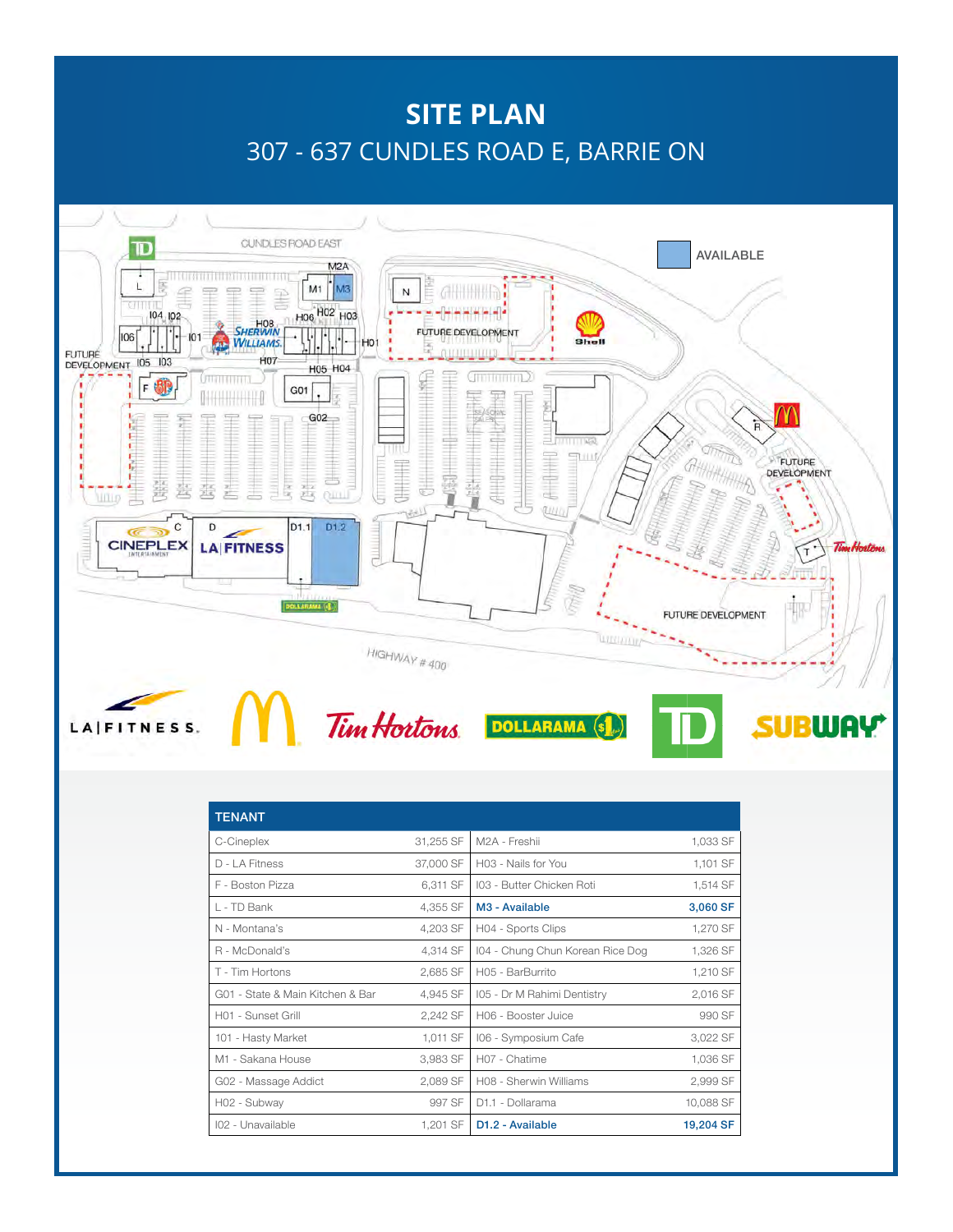## **TRADE AREA MAP & DAYTIME POPULATION** 307 - 637 CUNDLES ROAD E, BARRIE ON



| 2020 Daytime Population           | 307 Cundles Rd E,<br>Barrie, ON L4M 0G9<br>$0 - 2$ km |               | 307 Cundles Rd E,<br>Barrie, ON L4M 0G9<br>$0 - 3$ km |               | 307 Cundles Rd E,<br>Barrie, ON L4M 0G9<br>$0 - 5$ km |               |
|-----------------------------------|-------------------------------------------------------|---------------|-------------------------------------------------------|---------------|-------------------------------------------------------|---------------|
|                                   |                                                       | $\frac{0}{0}$ |                                                       | $\frac{0}{0}$ |                                                       | $\frac{0}{0}$ |
| <b>Total Estimated Population</b> | 23,186                                                |               | 45,016                                                |               | 75,957                                                |               |
|                                   |                                                       |               |                                                       |               |                                                       |               |
| <b>Total Daytime Population</b>   | 19,577                                                |               | 41,072                                                |               | 73,364                                                |               |
|                                   |                                                       |               |                                                       |               |                                                       |               |
| Daytime Population at Home        | 10,141                                                | 51.8%         | 20,652                                                | 50.3%         | 35,095                                                | 47.8%         |
| 0 to 14 years                     | 3,514                                                 | 17.9%         | 6,591                                                 | 16.0%         | 10.926                                                | 14.9%         |
| 15 to 64 years                    | 4,159                                                 | 21.2%         | 8.273                                                 | 20.1%         | 13.817                                                | 18.8%         |
| 65 years and over                 | 2,469                                                 | 12.6%         | 5.788                                                 | 14.1%         | 10.352                                                | 14.1%         |
|                                   |                                                       |               |                                                       |               |                                                       |               |
| Daytime Population at Work        | 9,436                                                 | 48.2%         | 20,420                                                | 49.7%         | 38,269                                                | 52.2%         |
| Work At Usual Place               | 7,537                                                 | 38.5%         | 16,218                                                | 39.5%         | 31,051                                                | 42.3%         |
| <b>Work Mobile</b>                | 1,146                                                 | 5.9%          | 2,785                                                 | 6.8%          | 4,699                                                 | 6.4%          |
| Work At Home                      | 752                                                   | $3.8\%$       | 1,417                                                 | 3.5%          | 2,520                                                 | 3.4%          |